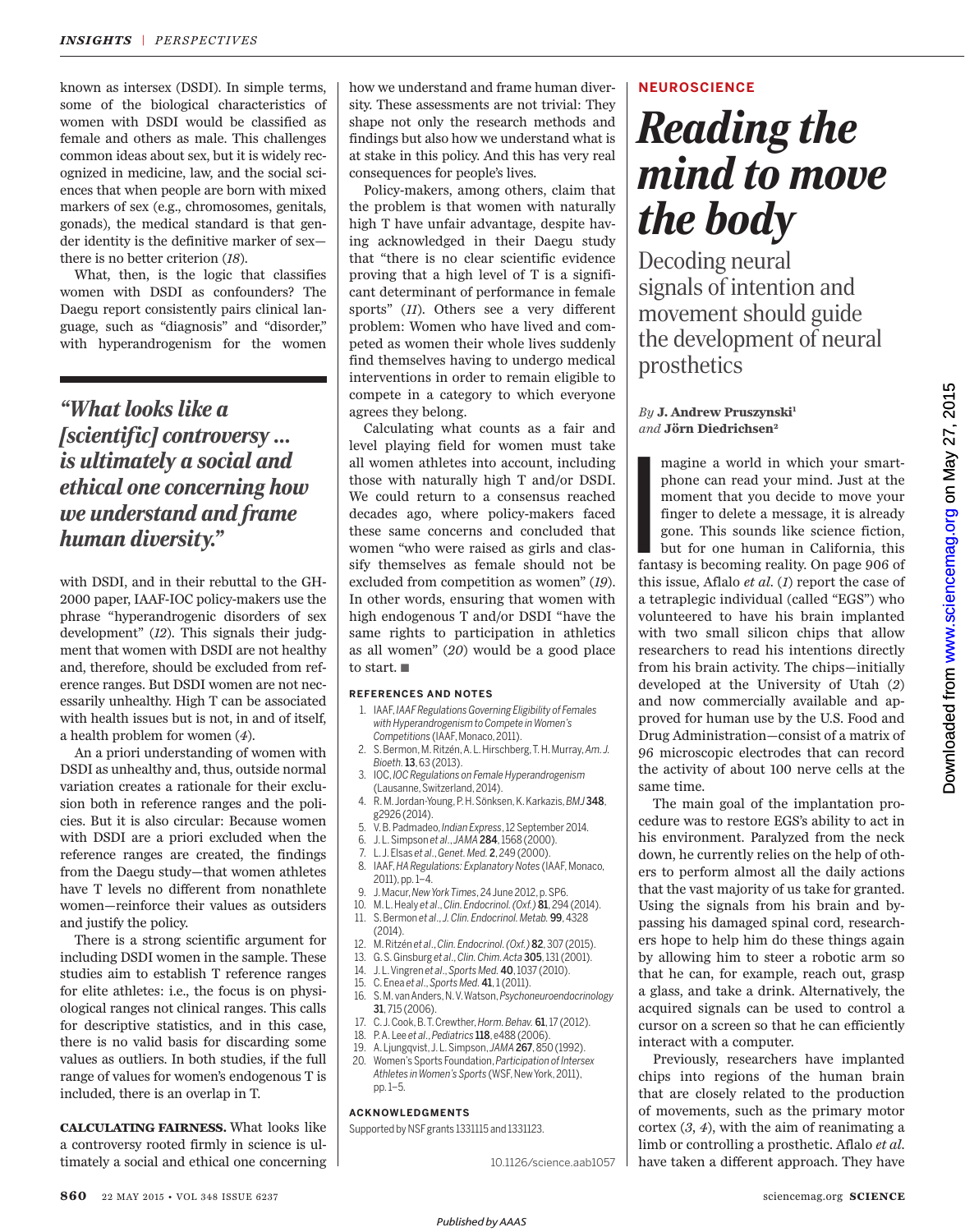implanted neural recording devices in two locations of the posterior parietal cortex. From many years of basic research in monkeys, it is well established that the activity (firing patterns) of nerve cells in these areas contain a great deal of information not only about planned movements, but also more abstract concepts such as goals and intentions. For example, researchers can robustly "read out" a monkey's decision-making process as it deliberates between alternative actions—that is, look at firing patterns of neuronal activity and decode the decision that the monkey is going to make (5). Funclocity of the desired movement, and therefore determine when and how fast EGS wanted to move. The neural signals even provided information about whether EGS wanted to use his left or right hand to move to that location, lending hope to the idea that a single neural implant in the posterior parietal cortex could reanimate two limbs.

In a separate experiment, Aflalo *et al*. showed EGS the activity of a single nerve cell on a computer monitor and he was able to reliably and voluntarily modulate the activity of that nerve cell. These results extend classical work showing that monkeys could



**Imagine that.** The ability to decode signals from neural activity in the brain related to details of movement, as well as signals related to the goals of the movement, should improve the design and operation of neural prosthetics. Patients may one day have chips of electrodes implanted in both the posterior parietal cortex and motor cortex to record neuronal activities that would then be decoded and used to control prosthetic limbs.

tional imaging of brain activity and brain lesion studies indicate that similar types of information processing occur in the human posterior parietal cortex (6).

Even though EGS was paralyzed more than 10 years ago, Aflalo *et al*. report that nerve cells in his posterior parietal cortex respond when he imagines making a particular movement. Indeed, the researchers were able to reliably read out where EGS intended to move by analyzing the firing patterns of about 100 nerve cells. This information was then used to steer a computer cursor or to direct a robotic arm situated beside EGS to the intended location. Aflalo *et al*. could also read out the vebe operantly conditioned to regulate the firing rate of specific nerve cells when given similar feedback (7). However, Aflalo *et al.* could go further than the previous studies because they could explicitly ask their participant to tell them how he achieved these changes. EGS reported that he was often able to change the activity of these nerve cells by imagining particular motor actions. Such intentional modulation could be remarkably specific. One nerve cell, for example, would increase its activity when he imagined rotating his shoulder, and decrease its activity when he imagined touching his nose. Another nerve cell was activated when EGS imagined moving his hand to his mouth but not when he imagined touching his ear or chin.

The results of Aflalo *et al*. represent one more step toward making brain control of a robotic limb or computing device a reality. Despite the impressive series of steps taken over the past 15 years, however, these neural prosthetic devices still have a substantial way to go before becoming practical therapeutic interventions (8). Indeed, work is needed on many fronts, such as improving the durability of the implants, refining the isolation of single nerve cells, optimizing computational algorithms for interpreting the signals, and developing stimulation protocols to "write in" sensory signals from the prosthetic device into the brain. Of particular note is the fact that current systems run wires from within the brain to the outside world—a route for potential infection. In the long term, such systems need to become wireless and contained within the body, like modern pacemakers and cochlear implants. The results of Aflalo *et al*. do promise to deliver one of the missing pieces. The ability to decode signals that are related not only to the details of the movement but also to the patient's overall intention could improve brain control of a robot or cursor tremendously (see the figure). Ultimately, patients could have recording chips implanted in both the posterior parietal cortex and motor cortex, with the former being used to constrain the overall goal of the desired action and the latter providing fine control of the kinematic and dynamic details of the movement.

Beyond the important practical implications of these findings, the ability to record from many nerve cells in the human posterior parietal cortex opens up fascinating new avenues for basic research. For the first time, the activity of nerve cells in this area can be directly measured while simultaneously getting a verbal report about the conscious experience of the person from whom this neural activity is being gathered. This unique capacity allows Aflalo *et al*. to relate the patterns of neural activity associated with intention to the conscious experience of forming them. Such experiments should provide new insights into whether a person's future decisions can be decoded from his or her neural activity before the individual is aware of having formed them  $(9)$ , fundamentally challenging our understanding of intentionality and free will. ■

#### **REFERENCES**

- 1. T. Aflalo *et al*., *Science* 348, 906 (2015).
- 2. K. E. Jones, P. K. Campbell, R. A. Normann, *Ann. Biomed. Eng.* 20, 423 (1992).
- 3. L. R. Hochberg *et al*., *Nature* 442, 164 (2006).
- 4. J. L. Collinger *et al*., *Lancet* 381, 557 (2013).
- 5. M. L. Platt, P. W. Glimcher, *Nature* 400, 233 (1999).
- 6. J. P. Gallivan, D. A. McLean, F. W. Smith, J. C. Culham, *J.*
- *Neurosci.* 31, 17149 (2011).
- 7. E. E. Fetz, *Science* 163, 955 (1969).
- 8. V. Gilja *et al*., *IEEE Trans. Biomed. Eng.* 58, 1891 (2011).
- 9. B. Libet, E. W. Wright Jr., C. A. Gleason, *Electroencephalogr. Clin. Neurophysiol.* 56, 367 (1983).

10.1126/science.aab3464

*<sup>1</sup>Department of Physiology and Pharmacology, Western University, London, Ontario N6A 3K7, Canada. <sup>2</sup> Institute of Cognitive Neuroscience, University College London, London WC1E 6BT, UK.* 

*E-mail: andrew.pruszynski@uwo.ca; j.diedrichsen@ucl.ac.uk*